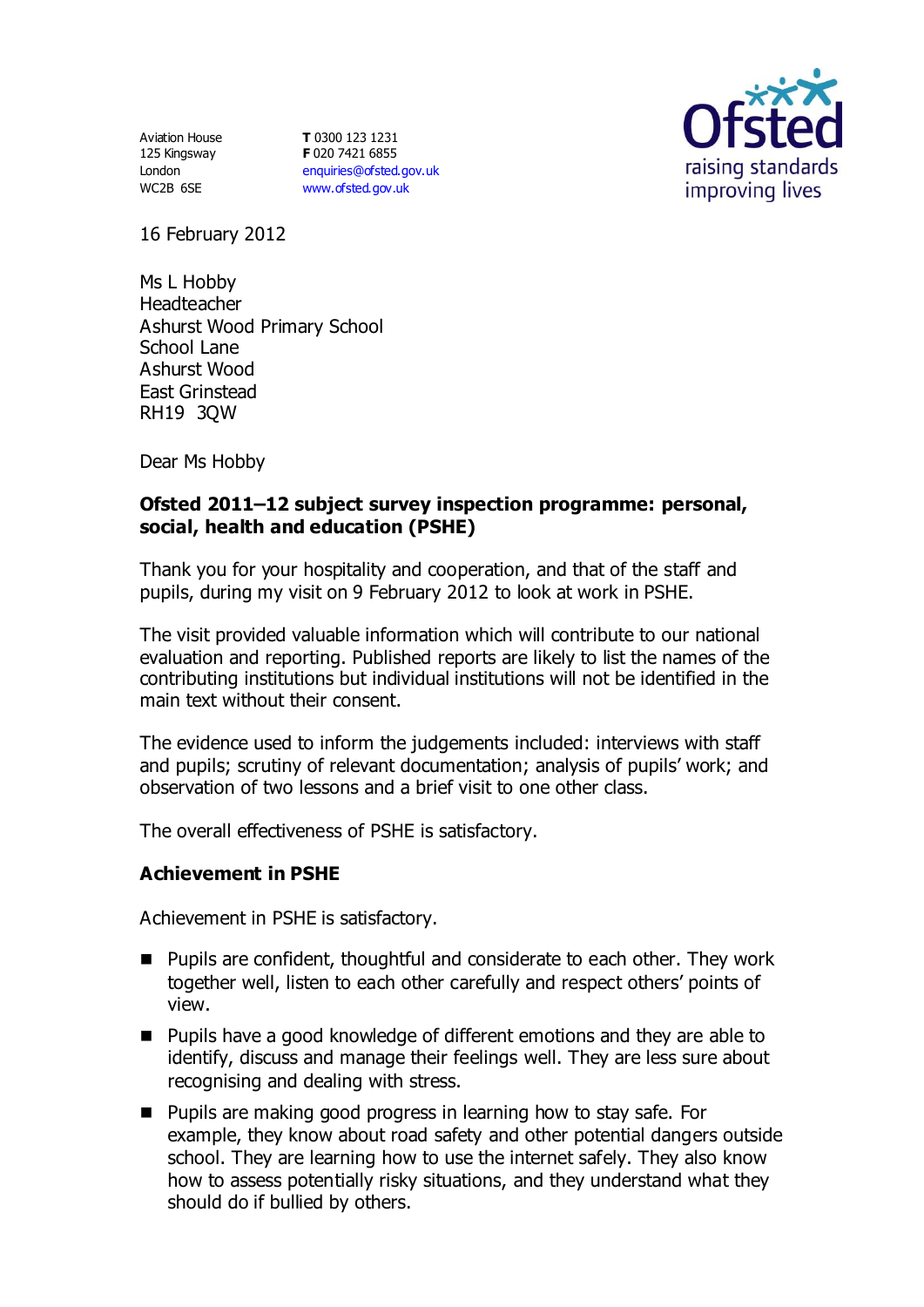- Pupils know the importance of eating five fruit and vegetables a day, and a balanced diet. Although some pupils do not understand why exercise is important, they all play energetically, participate enthusiastically in physical education and many take part in a good range of after-school sporting activities.
- Although older pupils know how the body changes at puberty, they are less clear about the importance and value of family relationships. Older pupils are also suitably prepared for their future adult lives, but some are less well informed on how to manage money.
- **Pupils have a secure understanding of the dangers of drugs, although they** know less about the effects of tobacco and alcohol.
- All pupils, including those with special educational needs and/or disabilities, make satisfactory progress in these areas.

# **Quality of teaching in PSHE**

The quality of teaching in PSHE is satisfactory.

- Teachers plan lessons carefully, using a variety of interesting activities. For example, in one lesson pupils were learning how to improve their diets by making and then evaluating 'smoothies' made from fruit. Although teachers prepare a sequence of activities in their lessons, at times there is insufficient challenge for some pupils, especially the most able.
- $\blacksquare$  Teachers have purposeful and trusting relationships with pupils, so they enjoy their work. They make good use of questions to help pupils develop and extend their understanding. However, at times, the pace of work slows and pupils spend too much time listening, so a few become less attentive.
- There are some good examples of pupil self-assessment and teachers have started to assess some areas of PSHE, so they are beginning to see how well pupils are doing.

### **Quality of the curriculum in PSHE**

The quality of the curriculum in PSHE is satisfactory.

- The curriculum has been recently updated, which has led to pupils learning a wider range of topics, including the use of social and emotional aspects of learning (SEAL) materials to support and improve their emotional development.
- Good use is made of a wide range of trips and visitors to make learning more relevant and to provide experiences where pupils can put their learning into practice. For example, Mr Broccoli visited to help develop pupils' understanding of healthy eating.
- There are some gaps in the topics pupils learn, for example, the programme for sex and relationships education does not make sure that pupils understand different family relationships. Similarly, pupils' awareness of the effects of tobacco and alcohol is less well developed